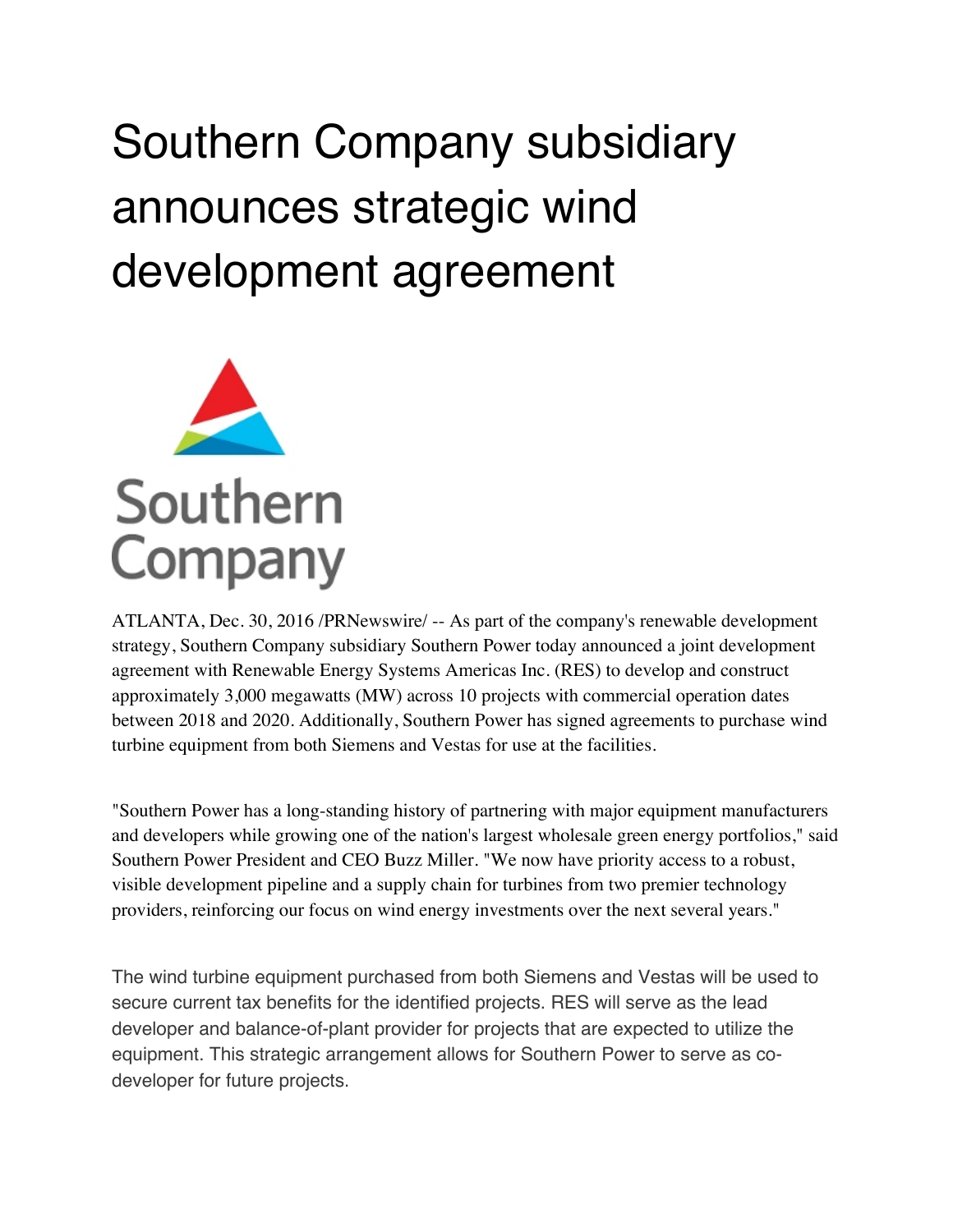This transaction further distinguishes Southern Power from other wholesale energy companies and expands upon its business strategy of growing its business through the acquisition, development and construction of generating assets substantially covered by long-term contracts.

Today, Southern Power owns more than 3,000 MW of renewable generation across 35 solar, wind and biomass facilities either announced, acquired or under construction. In total, the Southern Company system has added or announced more than 4,000 MW of renewable generation since 2012.

## **About Southern Power**

Southern Power, a subsidiary of Southern Company, is a leading U.S. wholesale energy provider meeting the electricity needs of municipalities, electric cooperatives, investorowned utilities and other energy customers. Southern Power and its subsidiaries own or have the rights to 45 facilities operating or under construction in 11 states with more than 12,300 MW of generating capacity

in Alabama, California, Florida, Georgia, Maine, Minnesota, Nevada, New Mexico, North Carolina, Oklahoma and Texas.

## **About Southern Company**

Southern Company (NYSE: SO) is America's premier energy company, with 44,000 megawatts of generating capacity and 1,500 billion cubic feet of combined natural gas consumption and throughput volume serving 9 million electric and gas utility customers through its subsidiaries. The company provides clean, safe, reliable and affordable energy through electric utilities in four states, natural gas distribution utilities in seven states, a competitive generation company serving wholesale customers across America and a nationally recognized provider of customized energy solutions, as well as fiber optics and wireless communications. Southern Company brands are known for excellent customer service, high reliability and affordable prices that are below the national average. Through an industry-leading commitment to innovation, Southern Company and its subsidiaries are inventing America's energy future by developing the full portfolio of energy resources, including carbon-free nuclear,  $21<sup>st</sup>$  century coal, natural gas, renewables and energy efficiency, and creating new products and services for the benefit of customers. Southern Company has been named by the U.S.